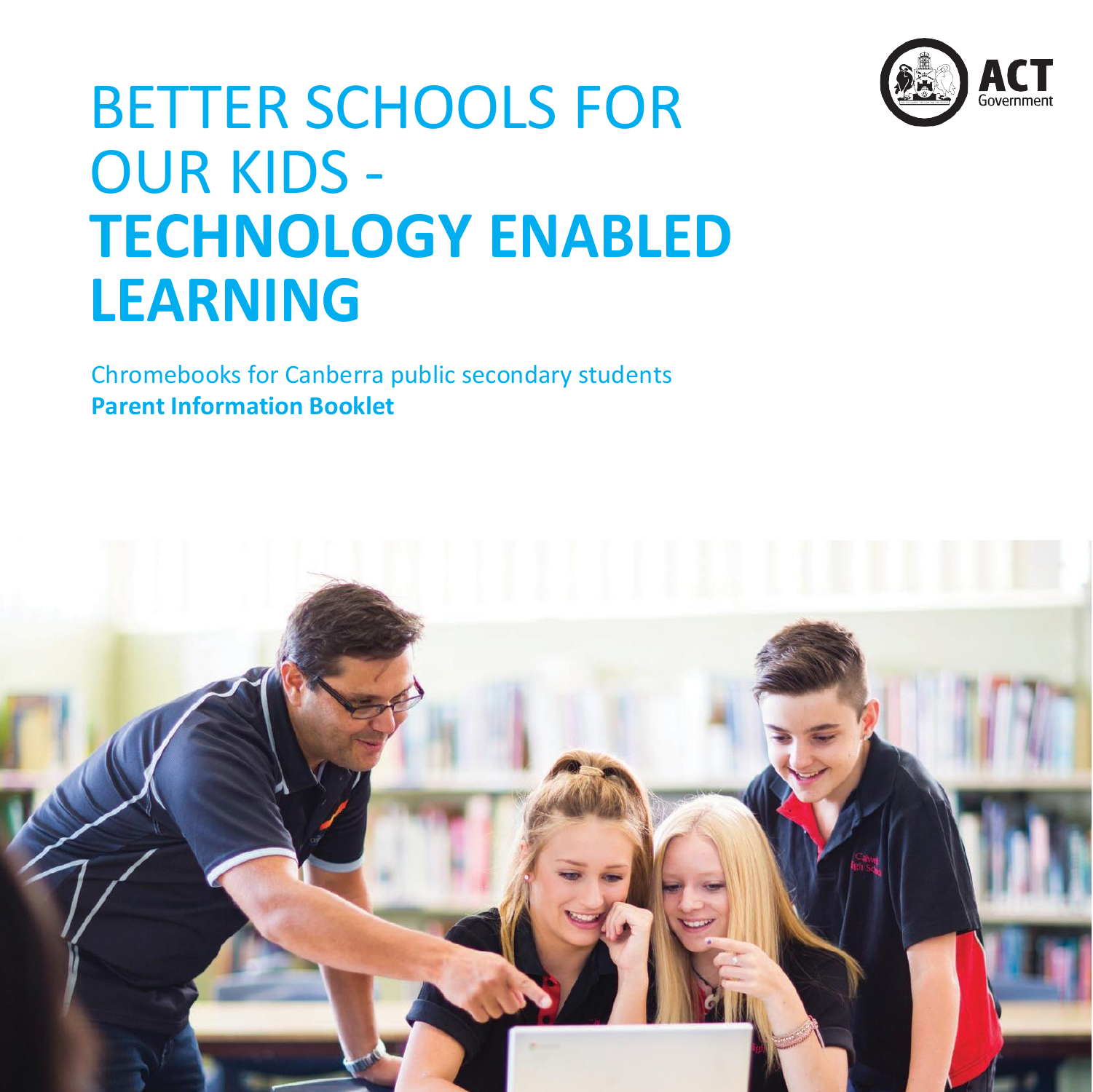#### **Better schools for our kids - technology enabled learning Chromebooks for Canberra public secondary students Parent Information Booklet version 2.0**

Published by ACT Education Directorate

#### © ACT Education Directorate 2020

The copyright in this document is owned by the ACT Education Directorate, or in the case of some materials, by third parties (third party materials). No part may be reproduced by any process except in accordance with the provisions of the Copyright Act 1968 or with permission.

Authorised by the ACT Education Directorate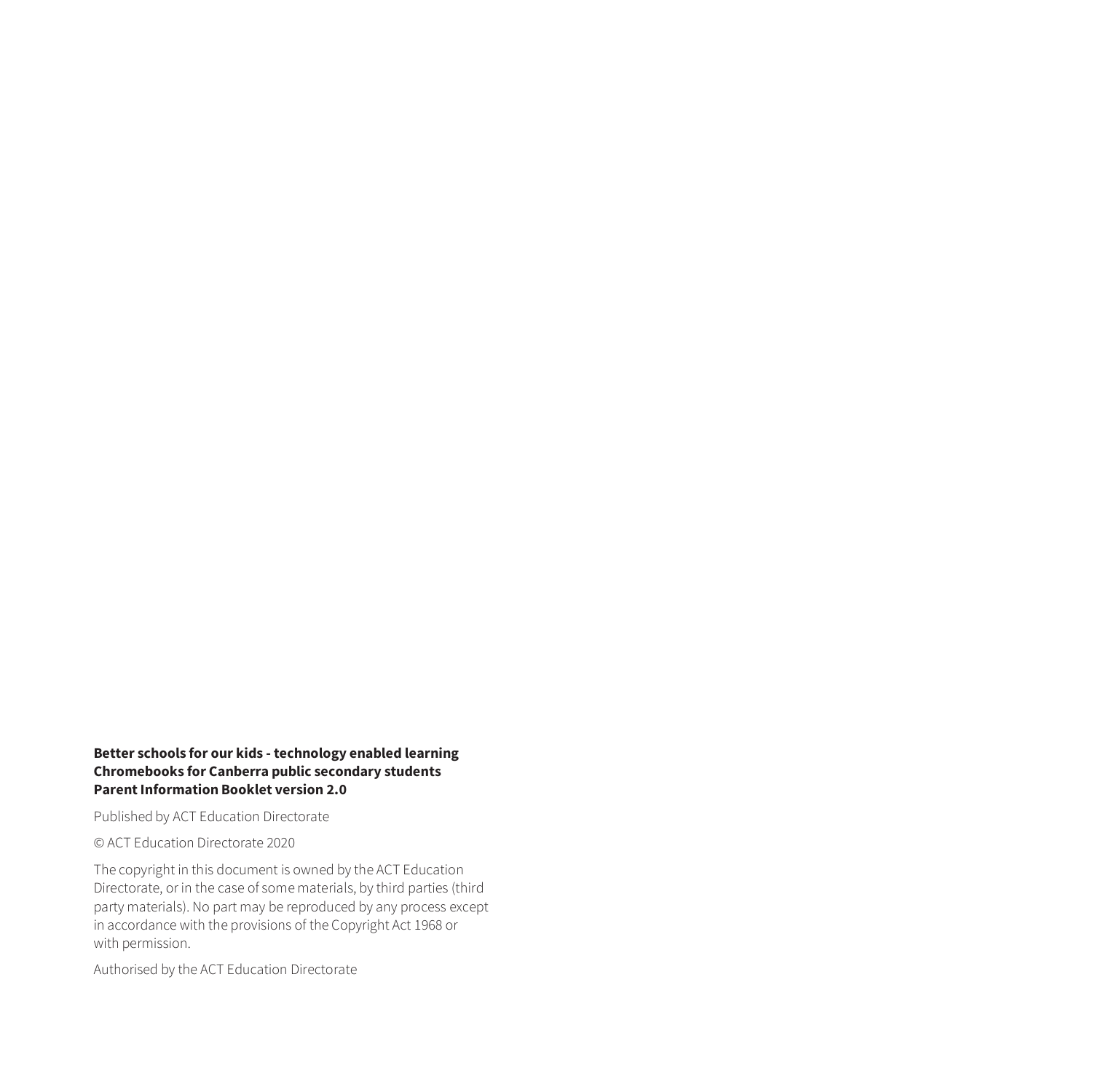# WHAT IS THE PROGRAM ABOUT?

# **Bridging the digital equity gap – Secondary students**

Every child deserves an equal chance for a great education and access to technology for learning will not be an educational barrier in the ACT.

The ACT Government is ensuring that every secondary student in ACT public school has access to a Chromebook device. Since 2018 Chromebooks were loaned to students in years 7 to 11 who opted to participate in the program.

The program will continue in 2021.

This initiativewill ensure that every secondary student in ACT public schools has the same access to a device to enhance their learning through technology. Irrespective of family circumstances, every student will have an equal opportunity to access technology so that they can learn wherever they are and use technology whenever they need it.

# **More than just a device**

Chromebooks are used in our schools as a tool to help engage secondary students, enhance their learning experiences, provide them with opportunity to collaborate and discover, and in doing so produce responsible, literate and knowledgeable digital citizens.

Investment in this technology will assist students to be equipped with vital 21st century skills, alongside foundational learning and a balanced learning environment that includes physical activity and outdoor learning.

# **Building on good foundations**

ACT public schools have a strong pedagogical approach to embedding digital learning into the classroom. Digital platforms and tools play an important role in making learning accessible and connected. As part of the Australian Curriculum, students will develop skills in using technology to *investigate*, *create*, *communicate,* and, *be eSafe*.

ACT public schools have some of the fastest and most reliable network connection speeds in the country. Building on the success of the Learn Anywhere program provides equity and consistency of access to devices and digital learning tools across ACT public schools Our teachers are highly experienced in the use of Google Workspace for Education. They engage in ongoing professional learning activities, including a range of workshops and online certification. Communities of lead teachers have been established to share innovative practices, ideas and resources, made possible by a common platform.

# **Safety and security of information with Google**

Privacy and safety of personal information is important to the ACT Education Directorate (the Directorate), a full independent Privacy Impact Assessment was commissioned in 2014. This was conducted by a former Commonwealth Privacy Commissioner and has been made publicly available on the ACT Education Directorate's Publications A-Z webpage, listed at the letter 'G'.

ACT Education regularly reviews the emerging trends of cyber, monitoring settings and all alerts from the environment.

In accordance with the ACT Protective Security Framework, a detail Security and Risk Management Plan is reviewed and updated.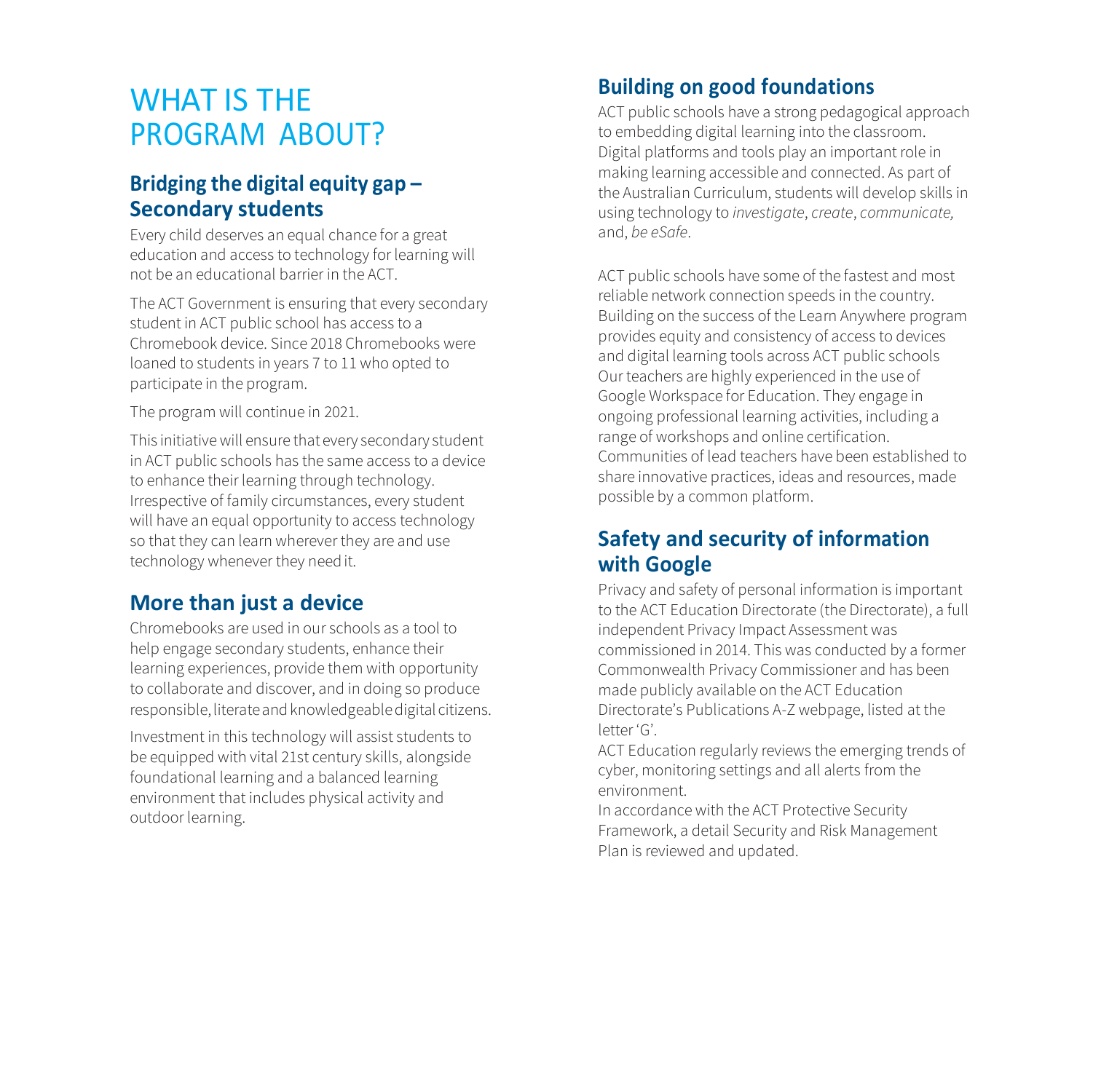# CHROMEBOOKDEVICES

# **What is a Chromebook?**

A Chromebook is a laptop that runs on Google's web-based operating system Chrome OS.

Chromebooks are integrated with Google applications (apps) such as Gmail, Google Calendar and Google Drive.

# **What is Google Workspace for Education?**

Google Workspace forEducation (formerly known asG Suite for Education) contains theGoogle applications mentioned above as well as others, such as Google Classroom and Meet. The suite of applications supports collaboration between students and teachers and will be added to as more applications are introduced that enhance teaching and learning. We have over 55,000 G suite users in our ACT public schools.

TheACT Education has also added additional tools to the Workspace to enhance functionality, such as Read&Write for Google Chrome, which automatically reads text to students and can capture speech and turn it intotext.

There are also apps that will convert handwriting to characters. Although available to all students, these features are particularly beneficial in supporting students with additional needs.

# **Why Chromebooks?**

Aside from being well received by schools, Chromebooks:

- ▶ are super-fast– starting up in less than 7 seconds
- ▶ have a high level of processing power
- ▶ have a long battery life
- ▶ are easy to use
- ▶ are durable
- ▶ are lightweight
- $\blacktriangleright$  automatically update
- $\triangleright$  highly compatible with the Google Workspace for Education program across ACT public schools.

Chromebooks are also capable and versatile in developing coding and computational thinking skills.

# **How are documents saved?**

Everything is saved on the web automatically into a student's Google Drive, which means students can access their documents from anywhere and if they don't have access to their Chromebook, they can access the information through any web browser on any another device.

# **Using Chromebooks Offline**

Chromebooks are designed to primarily be used with an Internet connection; however, there are hundreds of offline applications that can work without a connection. The following are just some tasks that can be managed offline:

- ▶ emails can be composed and read with Gmail Offline
- ▶ documents can be created and edited with Google Drive Offline
- $\blacktriangleright$  check calendar appointments
- ▶ note take with Google Keep
- $\blacktriangleright$  save webpages for reading offline

When the Chromebook has an internet connection the offline Google Workspace applications will automatically sync and save.

For those students that require internet support for crucial periods of study, reach out to your school and ACT Education can support students that require it.

# CHROMEBOOK CARE AND RESPONSIBILITIES

Students are expected to use their ACT Government supplied Chromebooks as a learning tool and in an acceptable manner in accordance with the terms of the Acceptable Use of ICT Agreement, the Chromebook acceptance form and other applicable ACT Government policies, guidelines, procedure and requirements.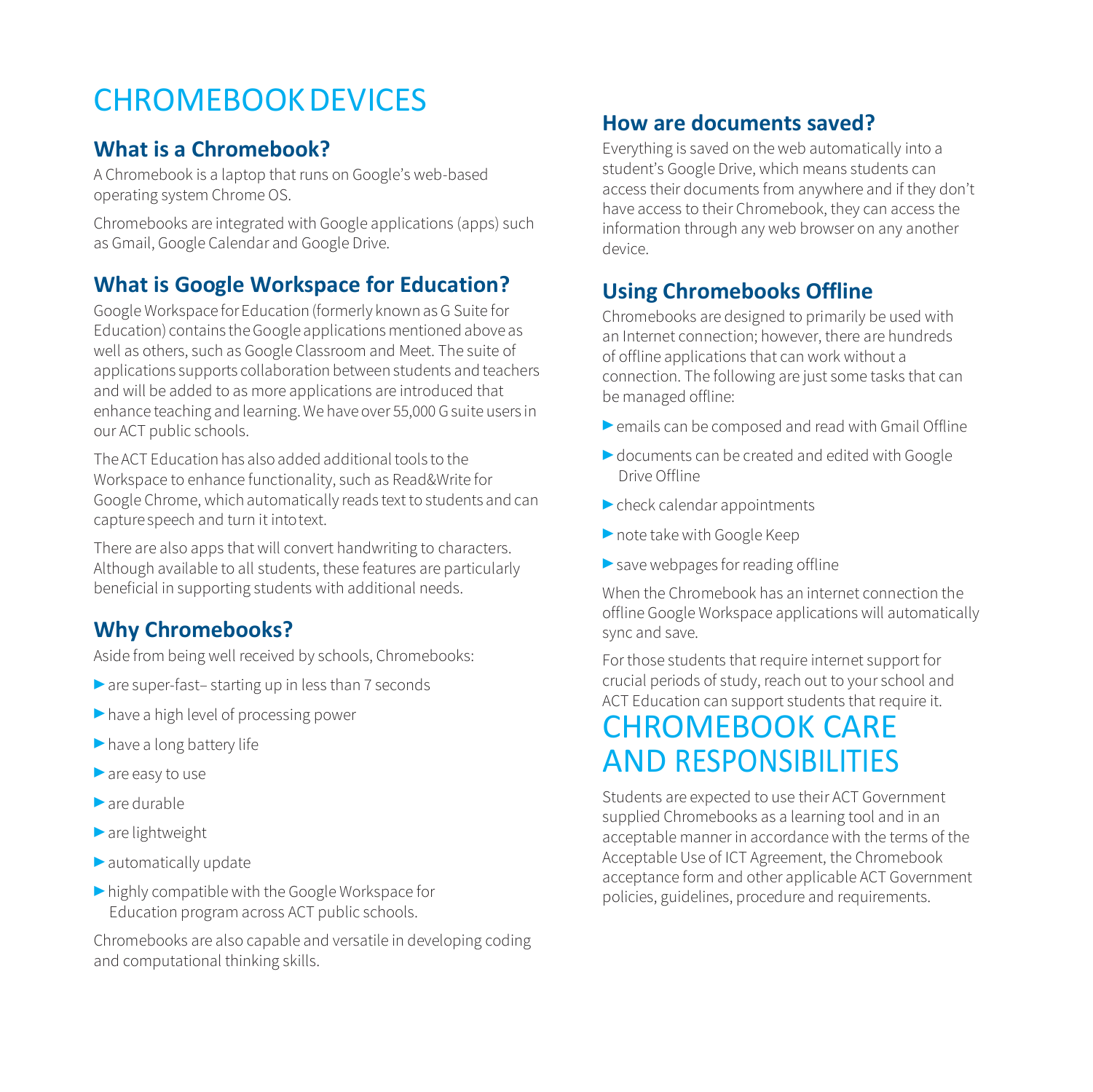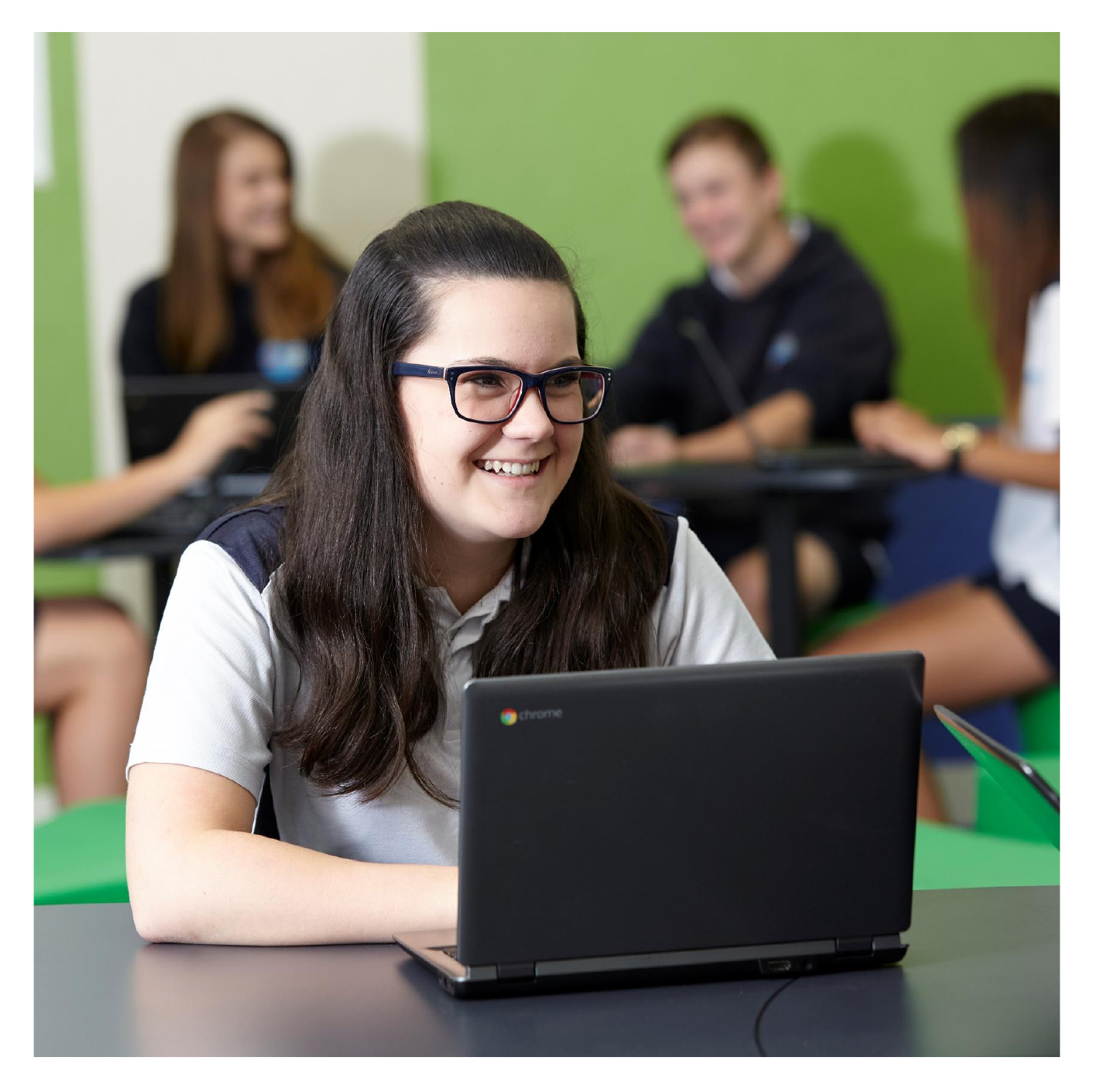# **STUDENT RESPONSIBILITIES**

### **Usage**

Chromebooks are to be used for the purposes of learning and should only be used by ACT Public School students.

# **Batteries**

Students must bring Chromebooks to school every day fully charged tosustain theduration of learning throughout the day. Charging will generally be unavailable at school, unless specified by a teacher for a specific purpose e.g. a multiple day excursion.

# **Backup**

Storing documents on Google Drive will ensure that they are backed up and accessible from anywhere with a Wi-Fi connection; however, files may also be saved to external storage devices such as USB drives. These files are not backed up.

# **Additions and deletions to applications**

Students have access to a wide range of educational applications on the Chromebooks, or through the Chrome Web Store on any device with the Google Chrome browser. Some applications are managed by the Directorate, accessible through the student's online portal called the 'Digital Backpack'.Other applications may be enabled for students by their school.

# **Offensive material**

Taking, accessing or storing offensive images, video or audio on Chromebooks, or in a student's Google Drive folder, is prohibited.

# **Personalising the Chromebook**

Decals (stickers) may be used to appropriately personalise Chromebooks. When using decals please ensure that they do not cover any areas that have sockets, vents, barcodes or serial numbers.

# **General maintenance**

Students are responsible for taking care of their Chromebook and keeping them clean. Regularly and gently wiping the Chromebook, including the screen and keys with a clean cloth will ensure that hygiene is maintained. Cleaning agents should not be used.

# **Storage of Chromebook**

When the Chromebook is not in use at home, it should be stored in a safe place.

At school, when the Chromebook is not required for lessons, it should be stored securely.

# **Chromebooks in transit**

When moving from one class to another and between school and home, Chromebooks should be carried in the student's bag fully closed. Although Chromebooks are robust, to avoid damage, place the bag down rather than dropping it. When in use, Chromebooks should not be carried around while the screen is open nor by the screen edge.

# **Food and liquid**

Food and liquid should not be kept in close proximity to the Chromebook, as spills could result in damage to the Chromebook. Water damage is a common cause for device failure.

# **Lost, stolen or damaged Chromebooks**

If a Chromebook is lost, stolen or damaged the student must immediately report it to their school. The student may be interviewed regarding the incident so the school can determine action. The school may require written evidence of loss, damage or theft, such as a police report or a statutory declaration. Parents/guardians should inform the Police immediately. The Police Event Number should be provided to the School when the student reports the incident to the school.

ACT public schools do not have to repair or replace any Chromebook that is stolen, lost or damaged.

Stolen or lost Chromebooks will be remotely disabled so that no one can use them.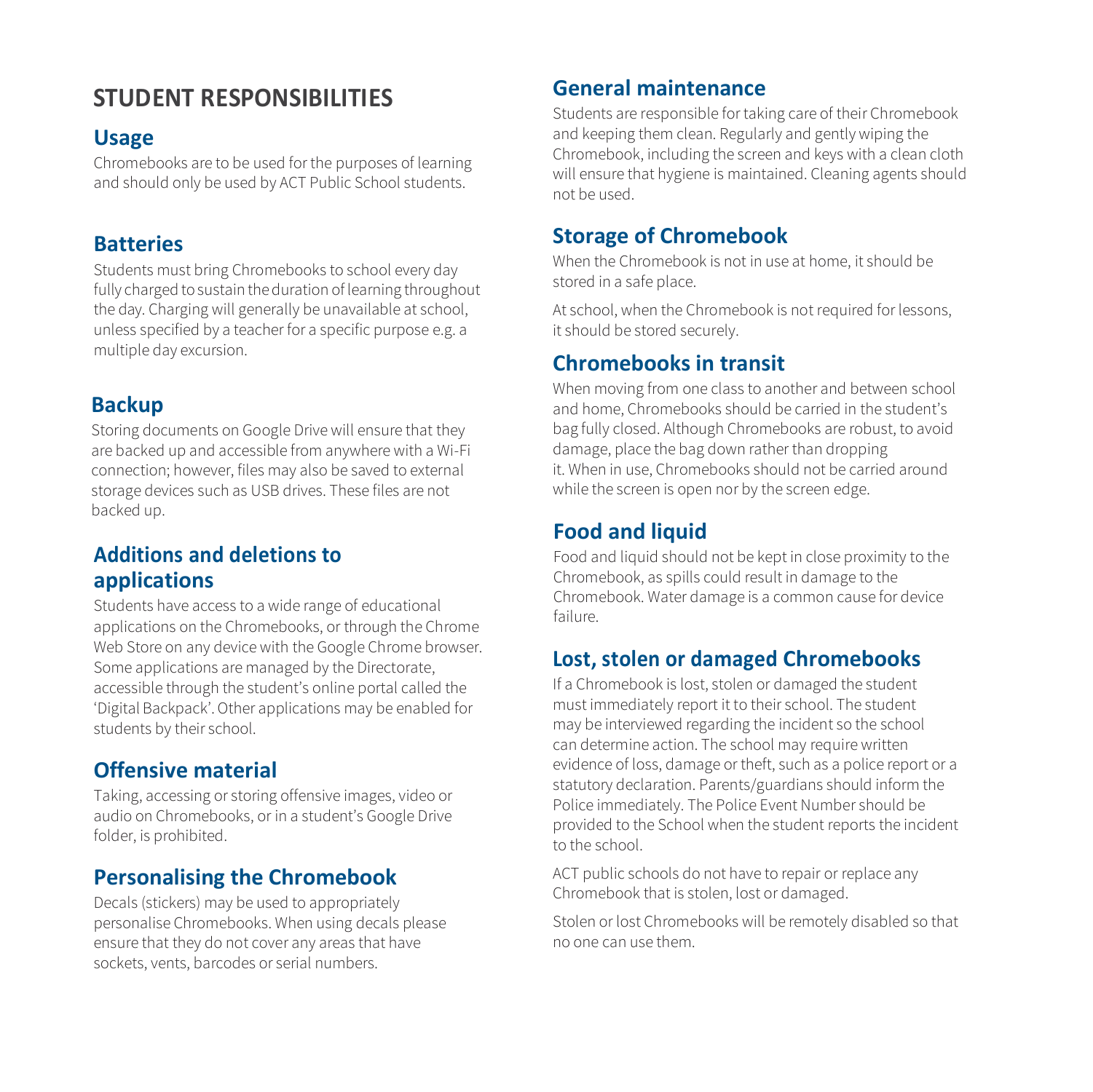### **Most common examples of damage**

Parents/guardians should reinforce to your child the importance of caring for the Chromebook loaned to them. Toassistparents/guardians toreduce the risk of damage toChromebooks, beloware examples of instances leading todamage to Chromebooks:

- ▶ damage to the plastic casing and screen by the device being dropped and landing on the floor
- ▶ broken screens caused by students accidentally standing on the computer
- ▶ broken screens and damage to plastic casing caused by the Chromebook accidentally falling off a table
- ▶ broken screens from the Chromebook being placed on the floor where they have been kicked or stood on.

### **Repair turnaround**

ACT public schools will not always repair a damaged Chromebook.

Repair is dependent on the extent of the problem, the age of the Chromebook or how the Chromebook was damaged. If a school elects to repair a Chromebook, students may be loaned a spare Chromebook whilst waiting for repair.

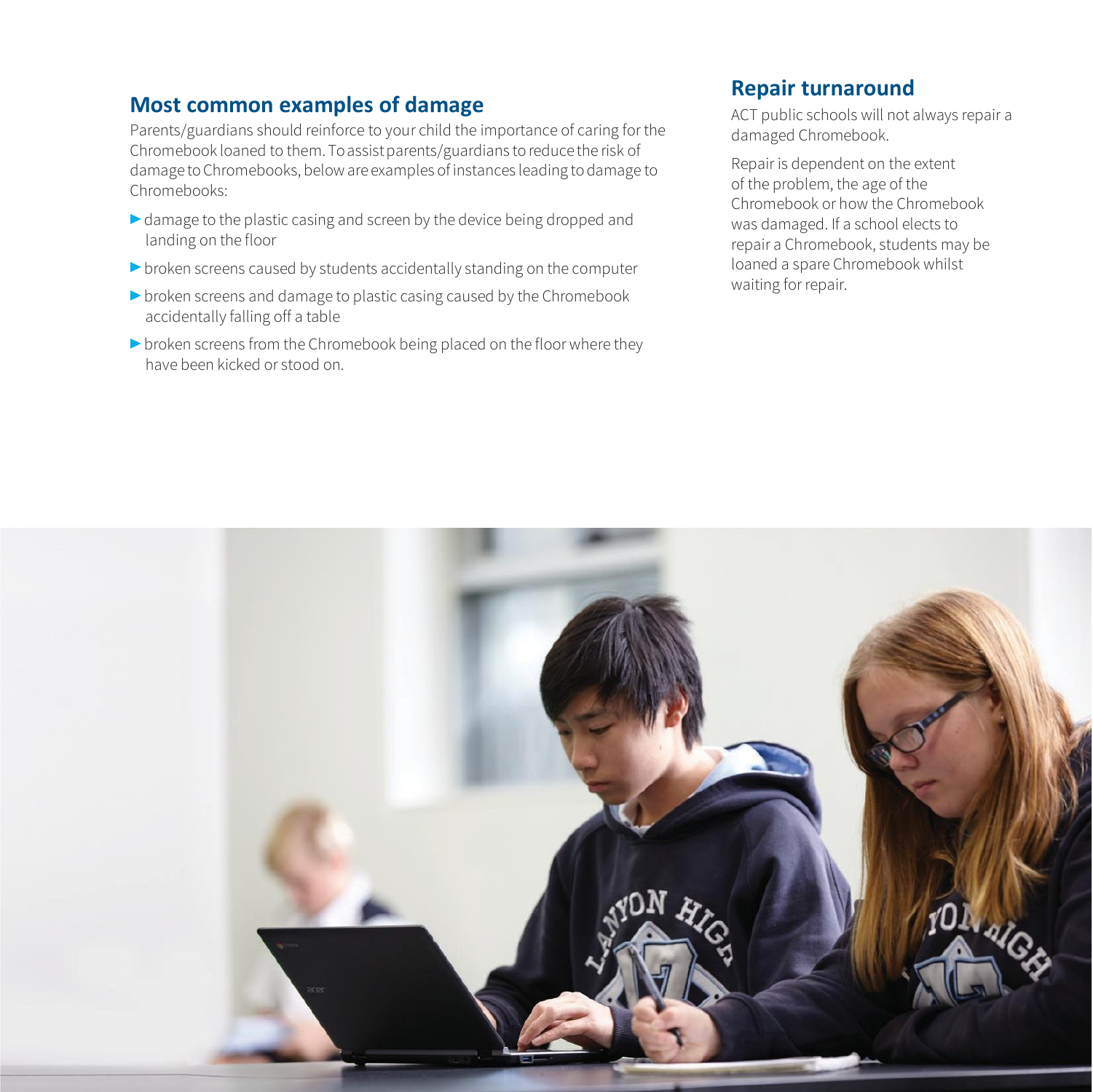# USINGTHEINTERNET SAFELY AT HOME

It is important to protect our children from the impact of inappropriate material on the internet. The protection provided by the Directorate comes in a number of ways to reduce the risk of accidental access to inappropriate content. Email and web filters are active on each ACT Government Chromebook to ensure the safety of students.

The web filtering rules are age appropriate aligned to the Australian Curriculum. Any feedback about websites accessible or blocked should be made to your school.

In accordance to the eSafety Commissioner and the Australian Federal Police active supervision of your child at home will help maintain a safe environment for your child to participate in internet activities.

# **Talk**

Takean interestinwhat your child is doing on the internet. Asking questions, not only helps you in knowing what your child is doing online, but it is a great way to have a conversation aboutwhat your child is learning.

Keeping children safemeans making them awareofthe risks. Have a chat to them about how to avoid potential risks. They also need to know they can make the right choices and can talk to a trusted adult if something online makes them feel uncomfortable. Have a conversation about the dangers of online use and navigate new experiences together.

### **Monitor use**

Monitoring use is applicable toall online tools, including personal Smartphones or personal laptops. The following are some recommendations you cantake for these types of devices:

- ▶ set up internet content filters at home. Your internet service provider (ISP) should provide parental controls
- ▶ install an ad blocker to prevent inappropriate content being advertised while your child is on a webpage
- ▶ supervise usage
- $\triangleright$  avoid permitting use in rooms where students can close themselves off from the rest of the family, such as their bedroom.

# **Keep personal information personal**

Without thinking of the ramifications, such as identity theft, students sometimes post private information about themselves online. This can include their name, contact details, photographs and the personal details of friends or family.

They may also be tempted to respond to messages that attempt to trick them into giving out information such as bank details. These scams or phishing messages are sometimes hard to distinguish from legitimate messages.

To help protect privacy, parents can encourage their children to:

- $\triangleright$  treat any unexpected message with caution:
	- considerwho is emailing and what are they asking
	- check that the details are from a legitimatesource
- $\triangleright$  consult with them before giving information about personal details online

#### **TIP:** The Office of the eSafety Commisioner has a Parent Resource: <https://www.esafety.gov.au/parents>

<https://twitter.com/eSafetyOffice>

# **Social network sensibly**

Social networking websites allow users to create profiles, communicate and form networks with others. They are often seen as a great tool for connecting with friends and family and are quite the norm for many students. Facebook, Tiktok, Snapchat and Instagram are all examples of social network websites.

An interesting exercise to do with your child that illustrates how much personal information is on the internet about you or your child is to run a search using a search engine (e.g.Google) on yourname or your child's. This can be an eyeopening exercise.

You can support sensible social networking by:

- ▶ setting house rules about when your child can engage with a social network and how they share personal information
- ▶ consider blocking location access to all social media apps
- ▶ recommending your child set their profiles to 'private' in the security settings so they can restrict who sees their information.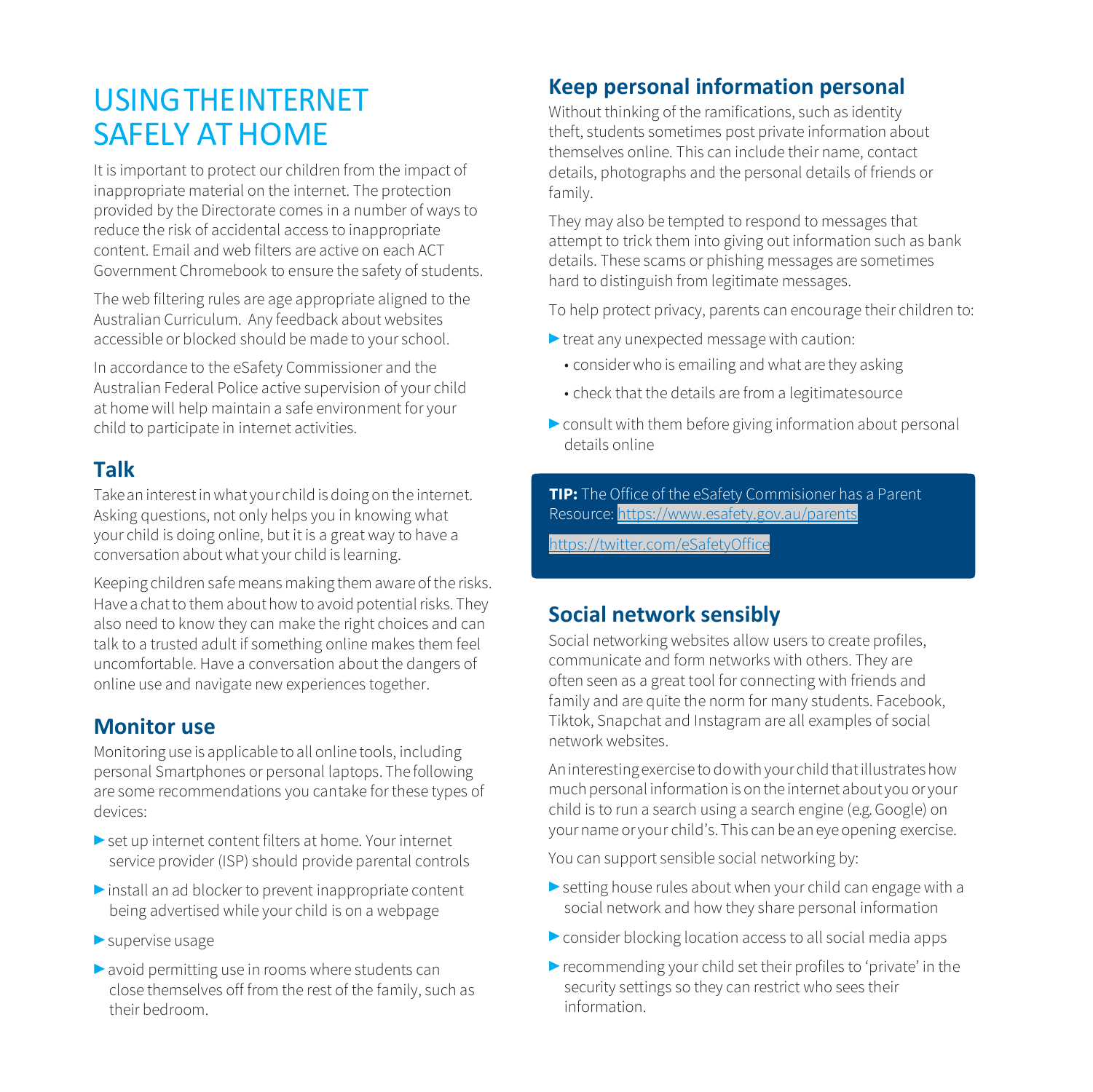- $\triangleright$  encouraging your child to think about content they post beforemaking it available online. Somewebsites don't allow information to be takendown
- ▶ encouraging your child to be careful when making new friends online – they might not be who they say they are
- $\triangleright$  making it clear to your child that they should never arrange to meet an online friend that they have never met before, unless a trusted adult is with them
- $\triangleright$  showing your child how to report inappropriate content to the web administrator of the website.

# **Gaming**

Some games allow for networking through the game with other users. Think about implementing house rules about levels of engagement.

You can monitor and encourage safe play by:

- $\blacktriangleright$  discussing games your child wants to play. It is an opportunity to have a positive talk about the game.
- $\triangleright$  considering using parental controls on your gaming console, where you can:
	- provide a password when your child wants to play a game
	- limit the people your child can interact with online, or
	- specify what type of content your child can access
- $\triangleright$  setting your child's profile to private and discourage the use of their full name or photo - like all online platforms, keep personal information private
- $\blacktriangleright$  reviewing the age ratings of the games so you can understand the content and make an informed decision as to whether the game is appropriate for your child or not
- ▶ encouraging gaming in a common space so you can see what's being played but can also have discussions about it.
- $\triangleright$  turning off public audio and chat functions in a game if they are not required. Many online games can still be enjoyed without needing to communicate with unknown players.

# **CYBERSAFFTY**

Electronic devices have enabled us to communicate via a number of channels, however, they also can be an avenue for bullying and harassment. This is known as cyberbullying.

Cyberbullying is bullying done through electronic means through social media and or/telecommunications platforms.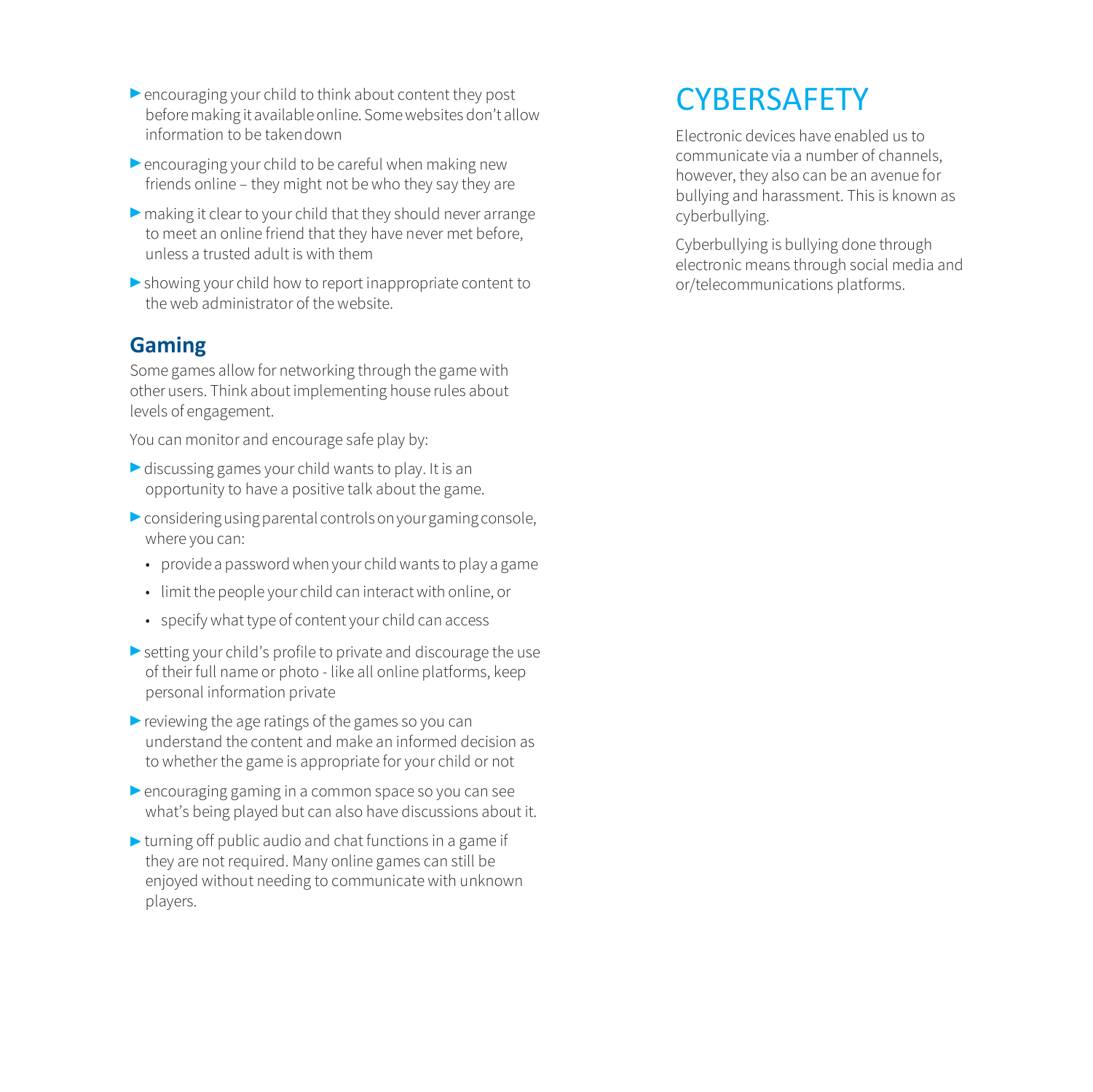Behaviours include teasing, spreading online rumours, sending threatening or defamatory material via messages or posts.

ACT public schools are committed to providing safe, respectful and supportive environments for their school community. For policy details refer to the Safe and Supportive Schools Policy at [https://www.education.act.gov.au/support-for](https://www.education.act.gov.au/support-for-our-students/safe_supportive_schools)[our-students/safe\\_supportive\\_schools.](https://www.education.act.gov.au/support-for-our-students/safe_supportive_schools)

Students are taught safe and responsibleonline behaviour at schools and we encourage parents to support school efforts in promoting responsibleonlinebehaviour. Conversations at home and role modelling desired behaviour all help in teaching responsible and productive computer use.

Parents can provide support in helping their child be safe by:

- $\triangleright$  encouraging discussions about bullying
- $\triangleright$  reiterating that even liking or sharing hurtful content is not appropriate
- ▶ recommending that their child does not reply to any messages from a bully - not reacting may disarm the bully
- $\blacktriangleright$  teaching their child how to block bullies so that bullies can't make contact through electronic means
- ▶ advising their child not to share their username and password with anyone and not to leave their computer logged on - this is to stop anyone from using their account to post damaging material using their details
- $\triangleright$  encouraging their child to report any threatening messages immediately to you - cyberbullying may be illegal and can be reported to the police
- $\triangleright$  contacting the web administrator (or web master) to ask for content to be removed, if bullying information has been posted on the website.

### **Educate yourself**

Educate yourself about potential harm online and how to help your child make the right choices about onlinebehaviour.

**TIP:**TheOfficeofthe [eSafetyCommissioner](https://www.esafety.gov.au/parents) and [ThinKUKnow](https://www.thinkuknow.org.au/) websites have a number of resources to help parents support cybersafety at home including how to report cyberbullying and strategies to keep kids safe online. [https://twitter.com/thinkuknow\\_aus](https://twitter.com/ACTEducation)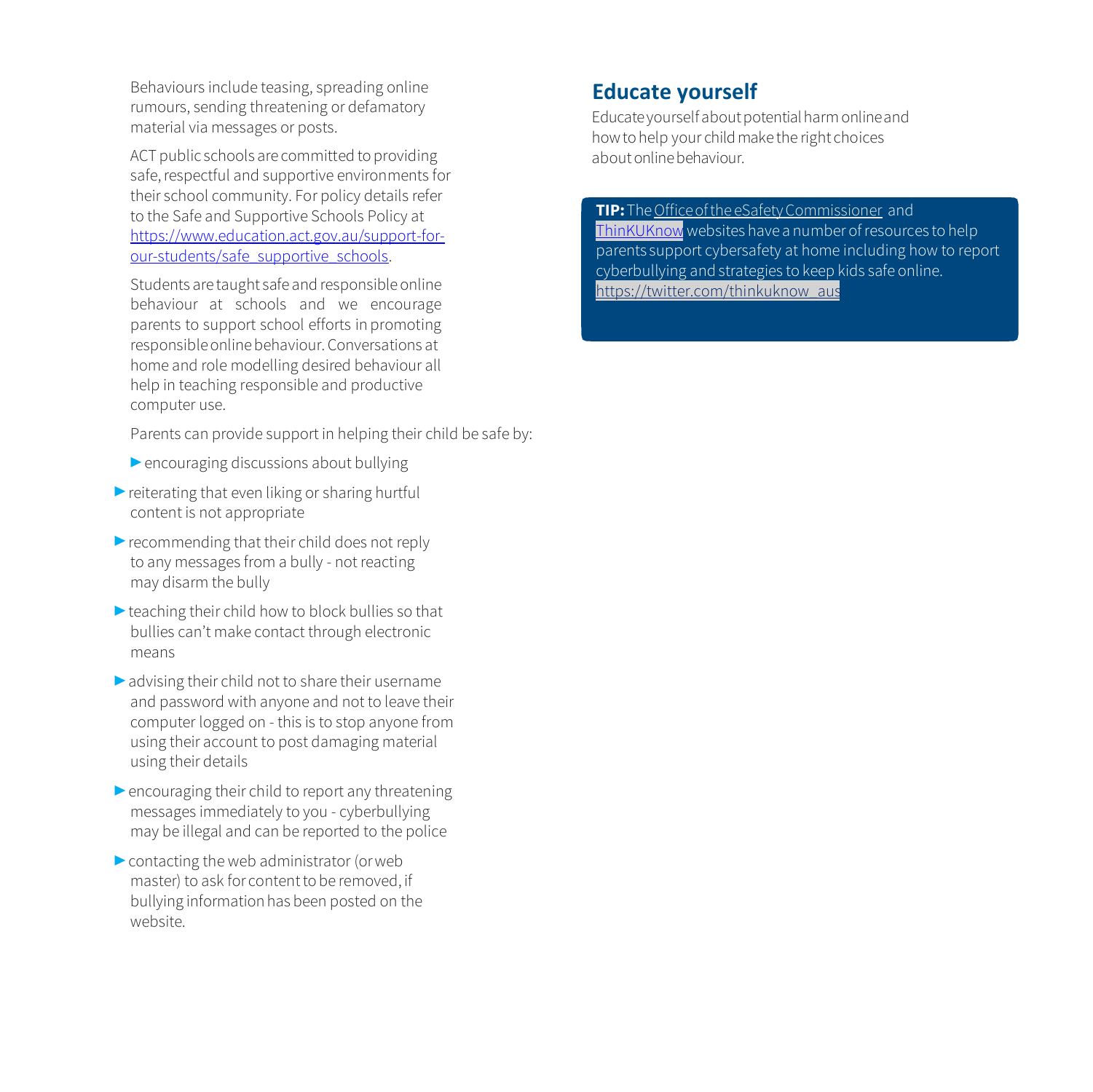# WRITING AND CHROMEBOOKS

Students are expected to approach their writing tasks using their Chromebookwith the same attention to spelling, grammar,text type and format as they do whenhandwriting.

Font used should be legible and appropriate for the task.

It is important to encourage your child to proofread their work no matter what form of writing they do to:

- $\blacktriangleright$  detect typing mistakes
- $\blacktriangleright$  eliminate spelling and grammatical errors
- ▶ ensure consistent language and formatting
- ▶ make sure they have included what they have wanted to say or needed to say
- $\triangleright$  check that the writing is structured appropriately

While spelling and grammar checking functions are useful for providing immediate

feedback to students on their writing, students still require a level of understanding in grammar and spelling to determine whether the feedback is relevant to the intent of their written work.

For example, a spell checkerwill notpick up*manger* as a misspelling because it is used with correct spelling and grammar, , even though the writer was meant to type*manager*.

# POSTURE AND MOVEMENT

Throughout the school day, students will use their Chromebooks for short term use (less than an hour) at a time.

It is important for your child to develop and exercise healthy postural habits to avoid stressing the body or developing musculoskeletal injuries during Chromebook use or use of any other ICT device.

Central to ensuring good posture is maintained, is to focus on correctly positioning the back, neck and shoulders, arms and forearms, wrists and hands. As a parent/ guardian, you can help your child by:

 $\triangleright$  encouraging your child to sit at a desk with their elbows at right angles to the desk with their wrists flat. This helps maintain blood flow in the hands and arms and decreases muscle strain and fatigue

- $\triangleright$  providing sufficient lighting and arrange the work area so that reflections and sun glare do not cause a visual disturbance
- $\triangleright$  encouraging a light touch on the keyboard when typing and let the fingers rest lightly on the keys
- $\blacktriangleright$  helping them set up their work space so that they to sit with the screen at arm's length to the screen and shoulders relaxed
- ▶ neutral posture that is not hunched or rounded, with the neck aligned with the spine - not bent or thrust forward
- ▶ a relaxed and supported back
- ▶ straight wrists and hands not bent or turned out.

# **Supporting good posture at home**

Find the right ergonomic posture and workspace set up is especially important if long term use (more than hour) occurs. You can help your childby:

- $\triangleright$  adjusting the space they work in to suit their physical need. If possible:
	- use adjustable chairs and teach them to sit tall, position their backs flat against the seat, their feet flat on the ground and their knees facing forward (cushions can be added to provide extra support). This encourages good posture, enables proper sitting height, and avoids pressure on the back of the thighwhich promotes good circulation
	- tilt the screen so their eyes are at the top of the screen. This encourages the use of the eyes rather than the neck to adjust the line of vision
- ▶ encourage them to take regular breaks and get a drink
- $\blacktriangleright$  set break reminders:
	- after 20 minutes of screen time get your child to look in the distance,or
	- download a free app or Google extensions such as Screentime, Move It, Stretch Reminder, TakeA Break and PostureMinder toset break reminders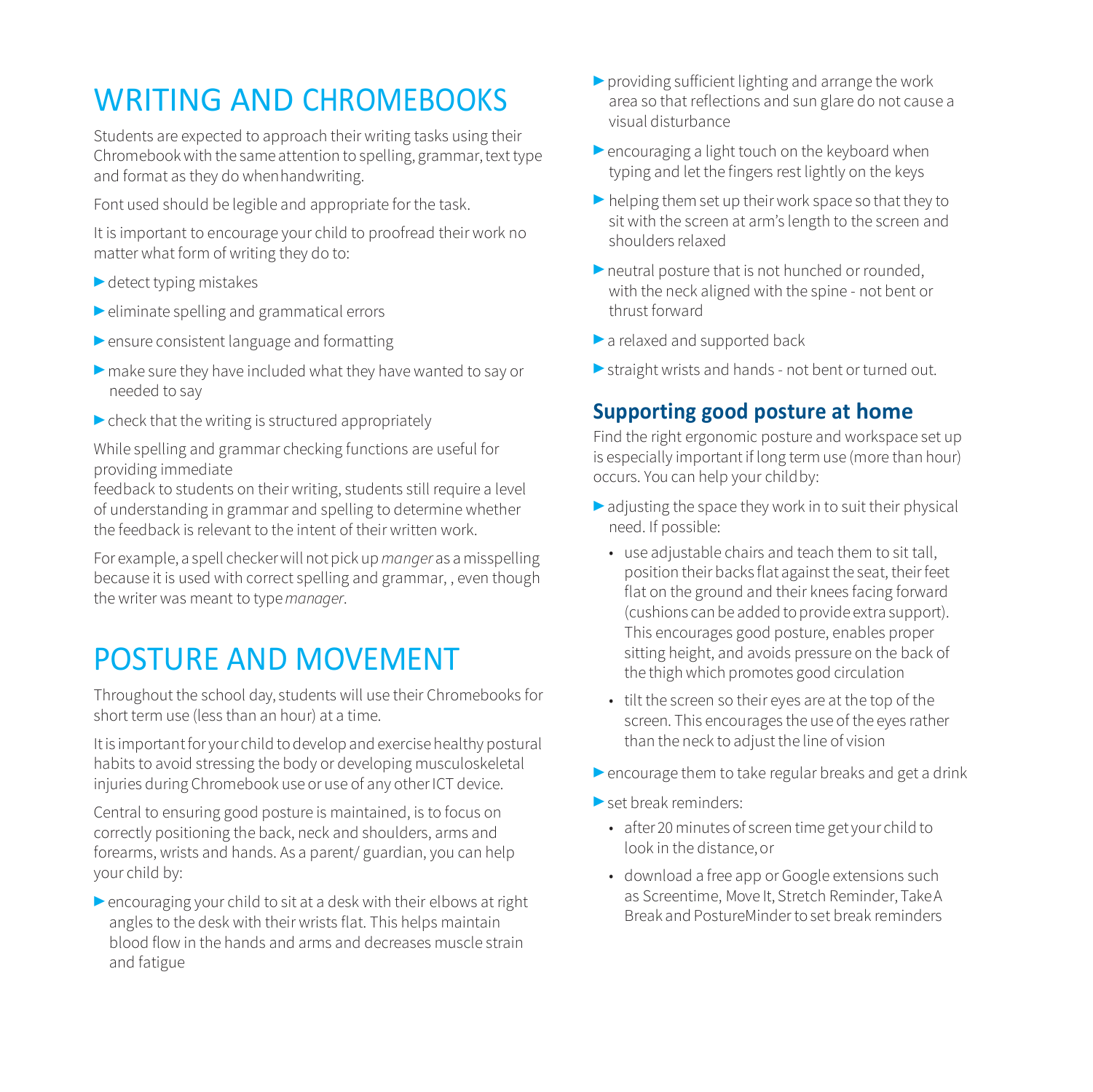- $\triangleright$  where possible, encourage them to:
	- regularly rotate between Chromebook and school activities that do not require technology
	- switch between typing tasks and browsing tasks
- $\triangleright$  get them changing postures or stretching on a regular basis for at least 20 seconds so as to avoid interfering with circulation.

# **Stretching**

Taking a break, stretching limbs and loosening the body:

- ▶ stops your child from feeling sluggish and tired
- ▶ restores concentration
- $\blacktriangleright$  improves joint mobility and muscle flexibility
- ▶ improves circulation
- ▶ stops your child from reverting to an unhealthy posture
- ▶ prevents muscle fatigue and eye strain

Stretches should be done with controlled, slow movement and should not be done to the point of discomfort. If your child has a pre-existing condition please contact your health care professional for advice before starting any stretches.

# **Transporting the Chromebook**

Although Chromebooks by design are portable and lightweight there are some things you can suggest to your child to ensure that stress on the body is mitigated when moving the device around.

The following are points of consideration:

- ▶ Lightening the load removing items from their bag when they are not needed.
- ▶ Switching hands or shoulders frequently when carrying a bag with a handle or shoulder strap
- $\blacktriangleright$  If carrying the Chromebook in a backpack, use both shoulder straps

# CHROMEBOOK CHARGERS AND ELECTRICALSAFETY

Being electrical equipment, Chromebooks and their chargers should be checked regularly for wear and tear.

# **Testing and tagging**

The ACT Education Directorate has an annual testing and tagging regime in place.

Chromebooks issued to your child may be recalled by their school at certain times to undertake this process.

# **Electrical items at home**

Like all electrical equipment, Chromebooks and chargers should be:

- $\blacktriangleright$  used according to the manufacturer's instructions
- $\triangleright$  used with care and maintained to prevent damage
- ▶ turned off when not in use.

### **Care and maintenance**

Position leads and equipment where they are not likely to be damaged or cause a trip hazard.

### **Extra measures**

- $\blacktriangleright$  use power boards with overload protection
- ▶ make visual inspections of the lead, plug and Chromebook before use for any cuts, damage, cracks, burnt areas etc. If these are identified, do not use them and report the issue to your school
- $\triangleright$  remove faulty electrical items from use immediately report the issue to your school.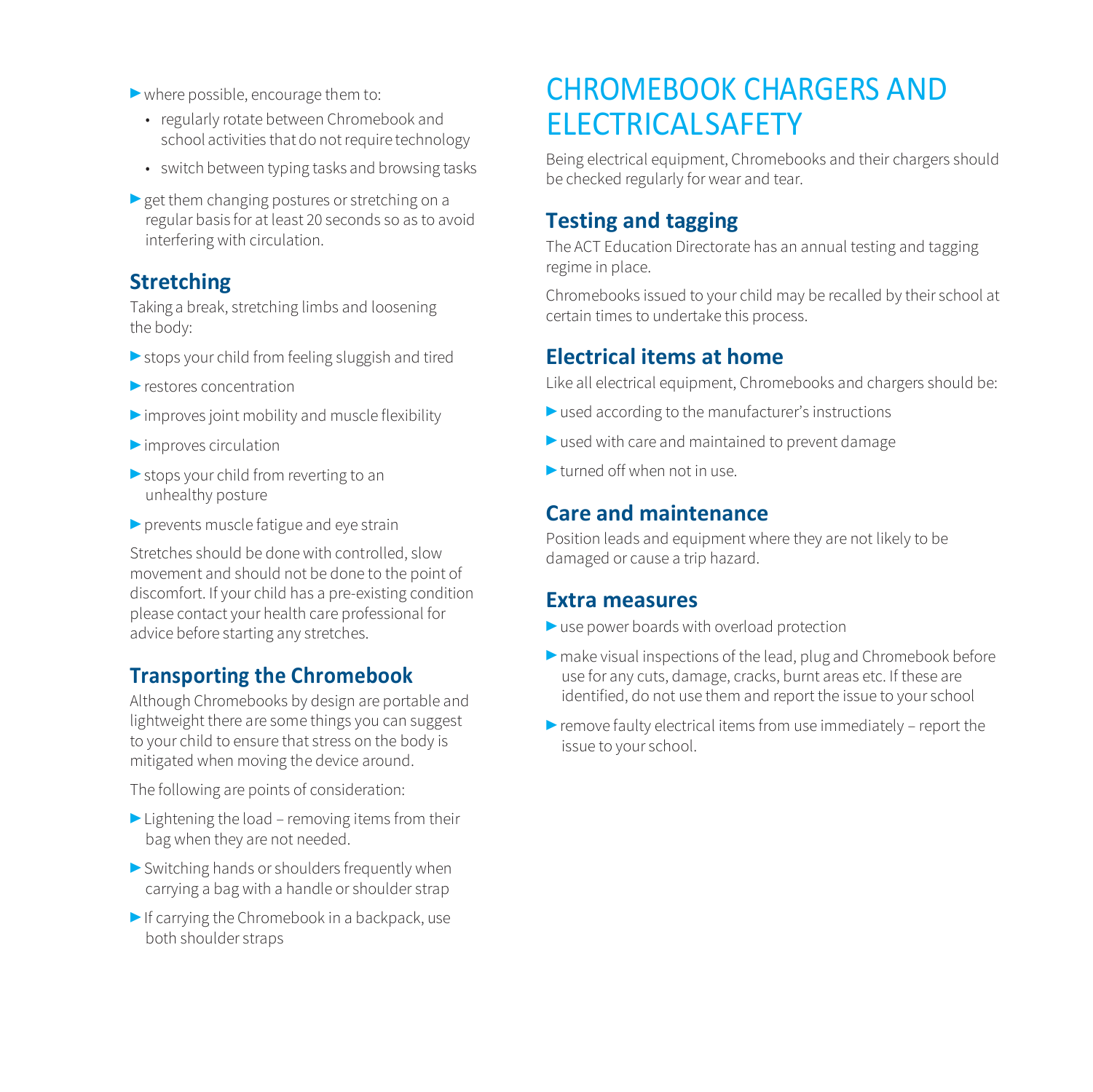# ICT FOR LEARNING

# **Acceptable Use of ICT Agreement**

The Directorate provides ICT facilities and resources to its public schools for educational purposes.

To ensure fair, safe and secure access, all students and their parents (if under 18) are required to sign and abide by an Acceptable Use of ICT Agreement that is consistent with the Directorate's Communities Online: Acceptable Use of ICT Resources and Use of Personal Electronic Devices (PEDs) in Schools policies and associated guidelines. These policy documents can be located on the Directorate's Policy webpage at: https://www.education.act.gov.au/publications\_and\_policies

According to the Australian Curriculum: Information and Communication Technology (ICT) Capability: "To participate in a knowledge-based economy and to be empowered within a technologically sophisticated society now and into the future, students need the knowledge, skills and confidence to make ICT work for them at school, at home, at work and in their communities."

The Directorate recognises the need for students to engage with ICT resources and that the safe and responsible use of these technologies – including online behaviour – is best taught in partnership with parents/carers. This partnership is reflected in this Acceptable use of ICT agreement.

The terms of the Acceptable Use of ICT form apply to the conditions of use for the Chromebooks allocated to students.

# **Chromebook Acceptance and Use**

In order for your child to participate in the *Better schools for our kids – technologyenabledlearninginitiative*andreceiveaChromebook, youand yourchildmustcomplete aChromebookAcceptanceForm indicating you want to opt into theprogram.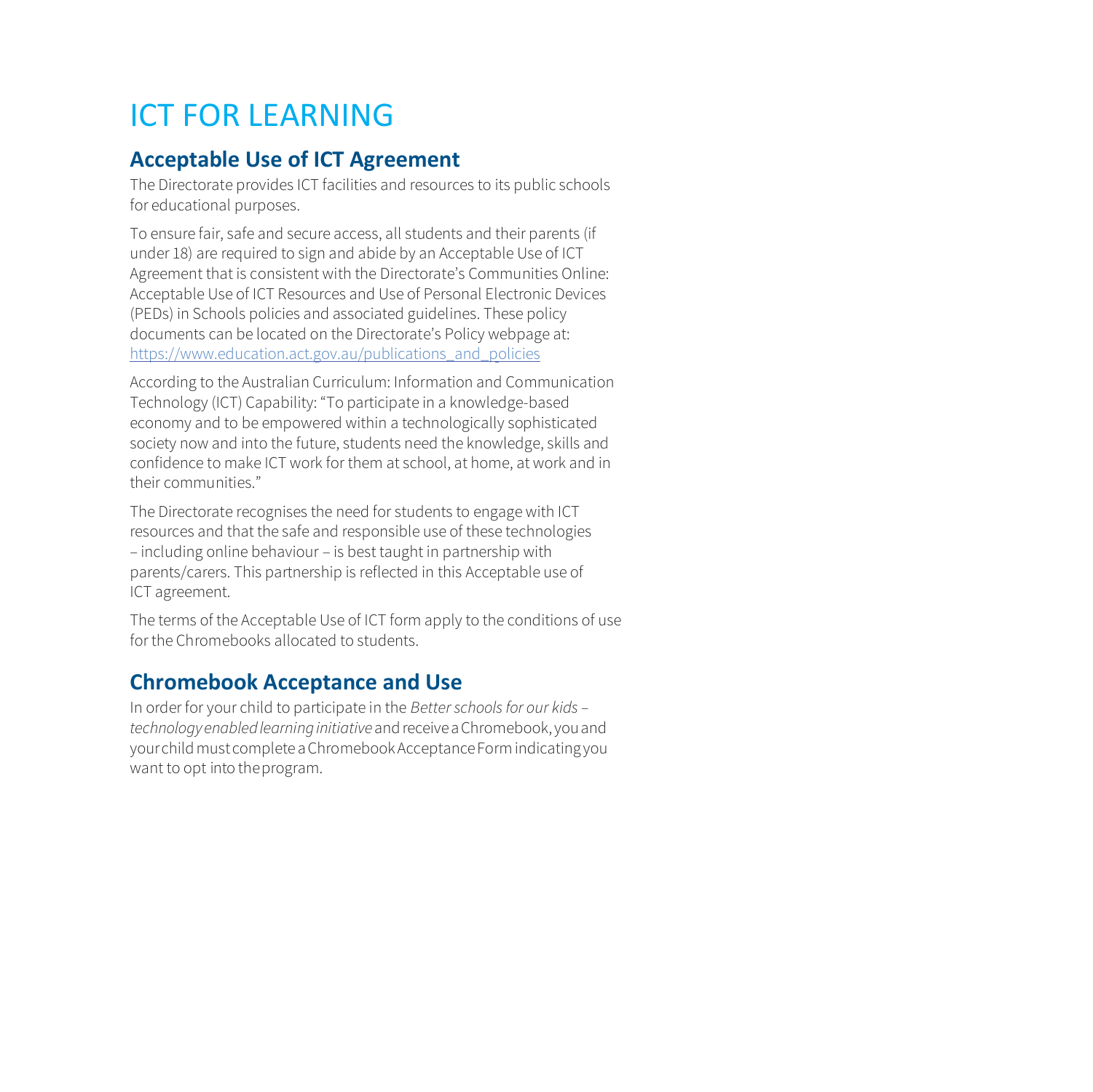# FURTHER INFORMATION

- 1. ACT Public Schools Learn Anywhere https:/[/www.education.act.gov.au/teaching\\_and\\_](http://www.education.act.gov.au/teaching_and_) learning/learn-anywhere-ict-for-students
- 2. The Office of the eSafety Commissioner https://esafety.gov.au/
- 3. ThinkUKnow https:/[/www.thinkuknow.org.au/](http://www.thinkuknow.org.au/)
- 4. Stay Smart Online https:/[/www.staysmartonline.gov.au/](http://www.staysmartonline.gov.au/)
- 5. My Guide https:/[/www.staysmartonline.gov.au/sites/g/files/](http://www.staysmartonline.gov.au/sites/g/files/) net1886/f/Stay-Smart-Online-My-Guide.PDF
- 6. ACT Education Directorate Safe and Supportive Schools Policy located under the 'Schools Tab' at the heading Wellbeing/Safety https:/[/www.education.act.gov.au/publications\\_and\\_](http://www.education.act.gov.au/publications_and_) policies/policiesPrivacy Impact Assessment located at ACT Education Directorate's Publications A-Z webpage, listed at the letter 'G'. [https://www.education.act.gov.au/publications\\_and\\_policies](https://www.education.act.gov.au/publications_and_policies)
- 7. ACT Education Directorate Policies https://www.education.act.gov.au/publications\_and\_policies